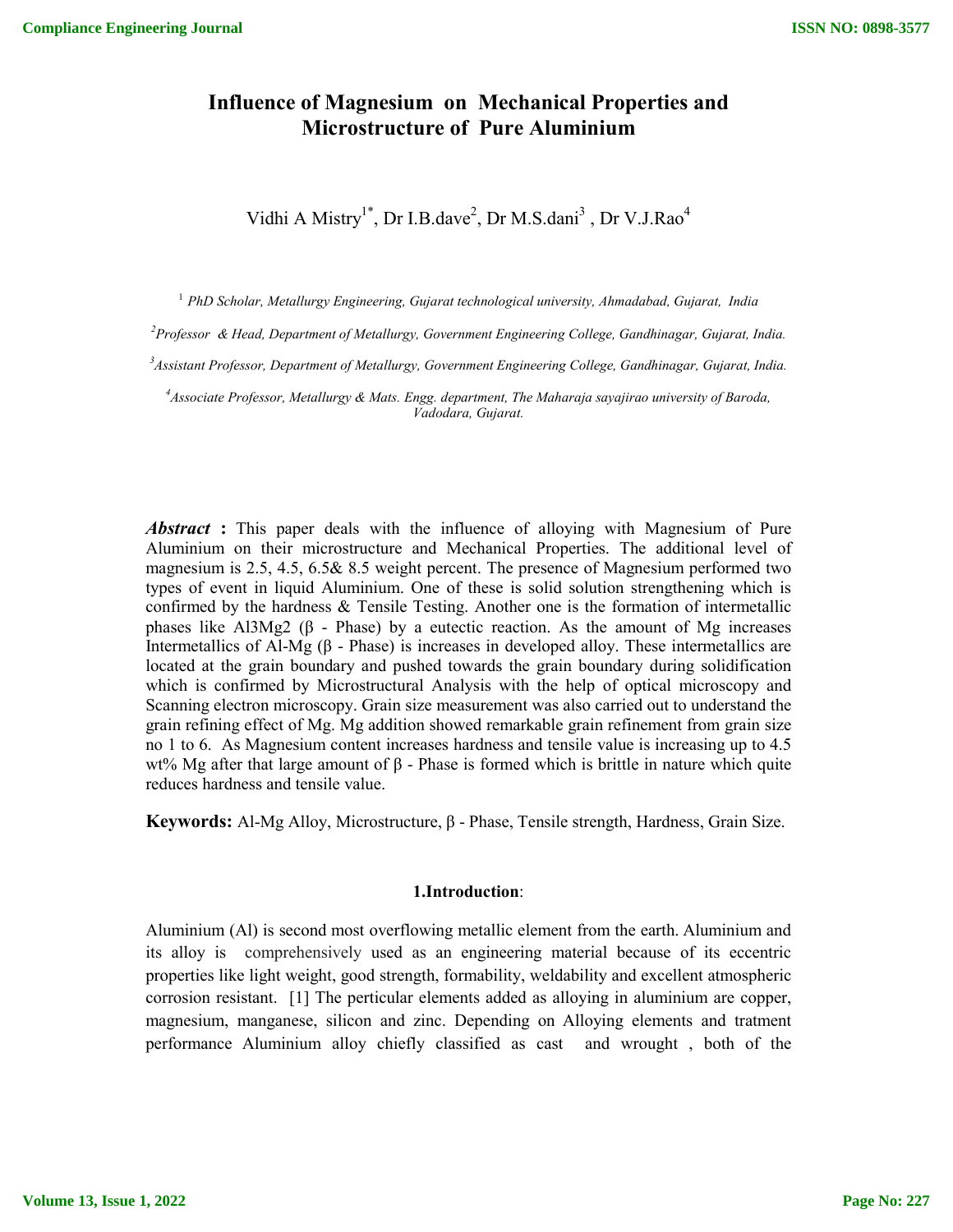classification are further subdivided into the groups heat-treatable alloys and non-heattreatable alloys. [2]

From All wrought alloys, Aluminium -Magnesium(Mg) alloys (5xxx series) are most widely used in sports industries, Automobile Industries, Aerospace industries as they possess a good combination of mechanical properties and specially high strength to weight ratio. [3], [4] Magnesium notably improve the Tensile strength of Pure aluminium without unreasonably reducing the ductility. [4],[5] Magnesium is a chief alloying element in the 5XXX series of Aluminium alloys & these alloy are falling down in non heat treatable alloys category so principal event for strengthan the alloy is by solid solution strengthening and by restrict the grain growth [6],[7]. Mg has maximum solid solubility in an aluminium matrix which is 16.26 atomic weight percentage around  $450\degree$  C that is at eutectic temp and Eutectic reaction (I) as shown below involves the formation of aluminium solid solution (Alpha solid solution) and intermetallic compound of Al-Mg ( beta phase).[8-10]

Liquid Aluminium → Alpha solid solution + Al3Mg2 (β - Phase) ................................(I)

The equilibrium solid phases of the Al-Mg system consist of the face-centered cubic (Aluminium) solid solution and the second one is the close-packed hexagonal (Magnesium) solid solution. The compound of these two phases having approximate chemical composition  $Al<sub>3</sub>Mg<sub>2</sub>$  has a complex FCC structure. [10]

Magnesium plays a key role in precepitation hardening by creating Guinier - Preston (GP) zones and precipitates. These precepitates restrict the disocation motion and changing the aluminium lattice by internal strain. Hence, provide strength to the alloy .The raising amount of Mg not only accelerated precipitation but also raising the amount of precipitation within the grains.[12-16] the possible ageing sequence is as follows. [17], [18]

Supersaturated solid solution  $\rightarrow$  intermediate phase  $\beta \rightarrow$  equilibrium phase  $\beta$  (Al<sub>3</sub>Mg<sub>2</sub>).

During Solidification, this phase is concentrated at the grain boundary. [3], [6], [15] Mg gives the grain refining effect in aluminium alloy. This remarkable grain refinement is observed as a result of Magnesium distribution at the grain boundary area. [19], [20]

Generally, Magnesium is added around 3-8%, which exhibit good mechanical properties, beyond 8% higher porosity was observed & dendrite structure also observed which reduces mechanical properties.[3],[17] This research article focuses on optimum Magnesium addition for good mechanical properties.

#### **2.Experimental Details.**

Aluminium alloys containing 2.5, 4.5, 6.5 and 8.5% Magnesium were prepared from 99.8% Pure Aluminium wire and 99.9% Magnesium Ribbon. Melting practice is carried out in an electric resistance furnace As shown in fig 1 with the help of graphite crusible. In which Aluminium is charged and after getting a processing temperature of around 720  $\degree$ C, the addition of Magnesium in a range of 2.5%, 4.5%, 6.5% and 8.5% is carried out in a bath of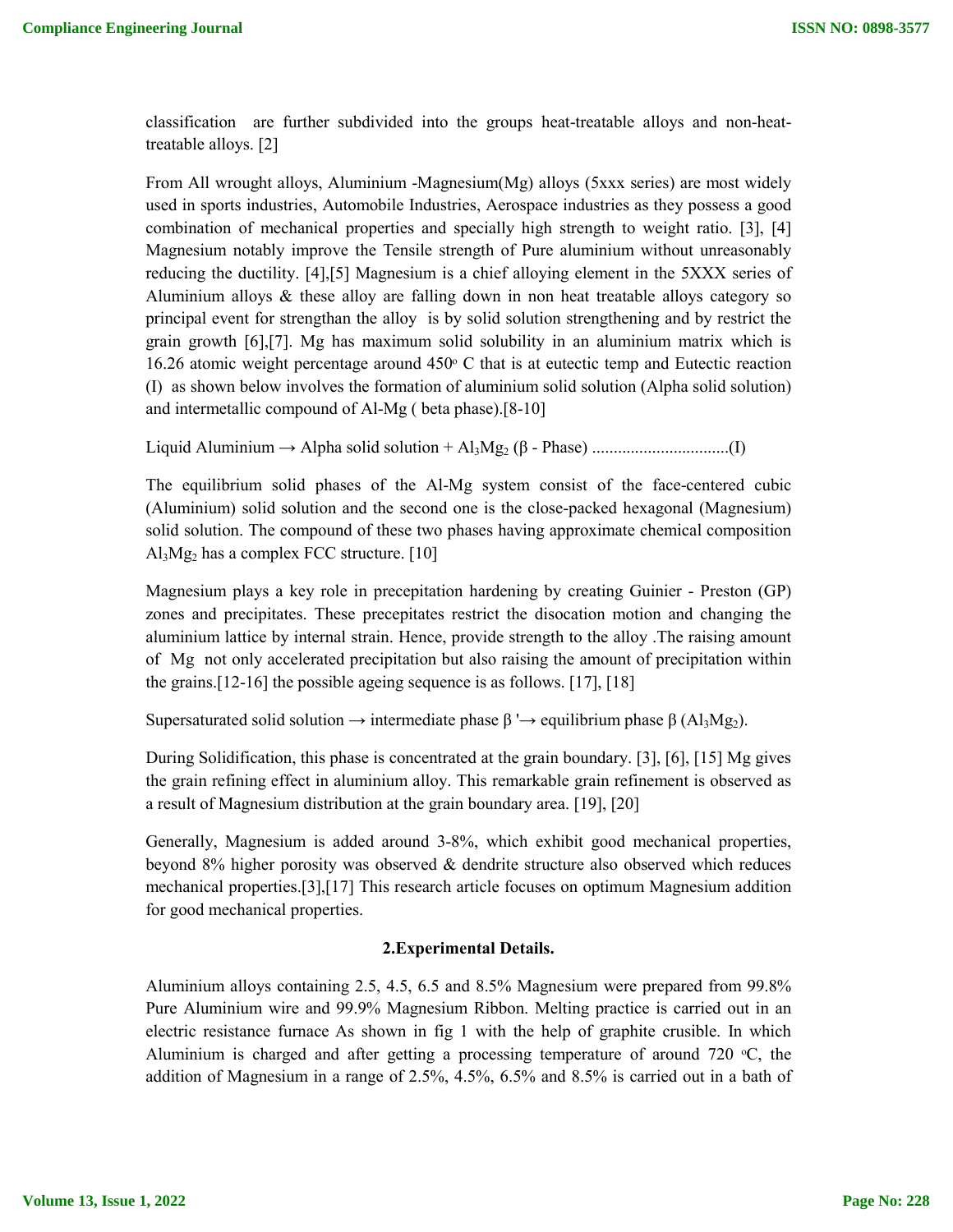liquid aluminium. Drossing and Degassing were carried out for better melting practice. To achieve uniform distribution and good properties stirring of the molten mixture is carried out and then the molten mixture is poured into a permanent metallic die made-up of mild steel containing 5 cast rods having 15 cm height  $& 2.5$  cm diameter of each as shown in fig 2(a). After cooling & solidification casting is removed as shown in fig  $2(b)$  then sampling was accomplish for various charectrization.

Chemical analysis of developing alloy was carried out with Bruker Q4 TASMAN advanced CCD based optical emission spectroscopy according to ASTM E1251:2017. Hardness testing acomplished by Brinell hardness tester at 250 Kg load using a ball indenter according to IS 1500 (Part 1): 2013. Tensile testing accomplished by a universal testing machine. Specimen Size for tensile testing is as shown in fig 3 The microstructure is developed by conventional metallography practice according to ASTM E407-07(2015) and was observed using Olympus GX-41 optical microscope and JEOL 5610 LV Scanning Electron Microscope with Energy Dispersive Spectroscopy (EDS) at different magnifications on 0.5%HF etched Surface. Grain Size Measurement is cacomplished by Optical microscope according to ASTM-112-13 practice. X-Ray Diffraction (XRD) with Pan Analytical X'pert Pro Machine is carried out for phase identification.



Fig.1 Elecrtric resistance furnace with controll unit.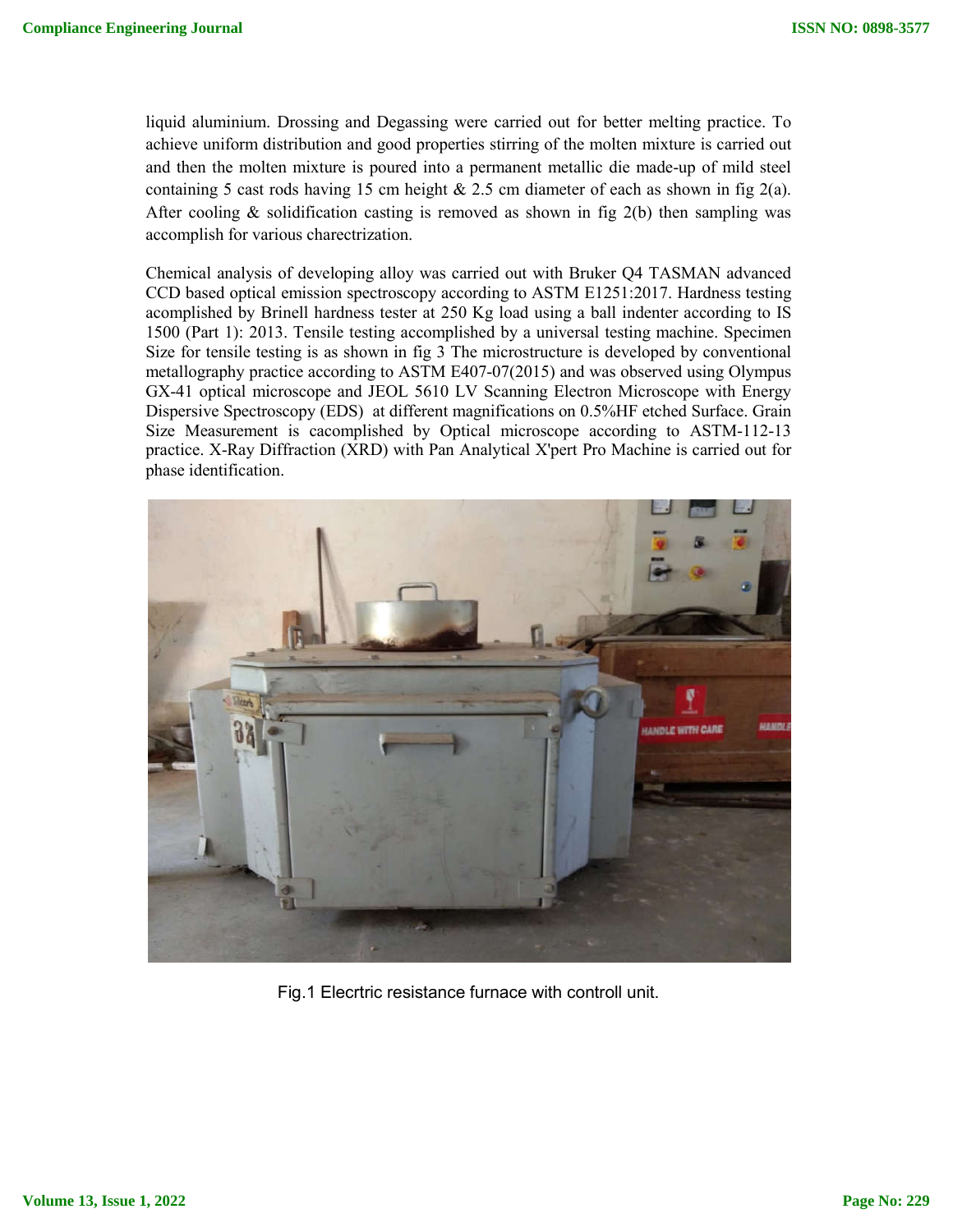

Fig.2 (a) Metallic Die (b) Casting after solidification



Fig.3 Size of Tensile specimen

# **3.Result & Discussion**

## **3.1 Chemical Analysis**

The chemical composition of the developed alloy was listed in Table 1. Chemical aanalysis by Spectroscopy and EDS both confirms the recovery of Mg in developed alloy and taking an average of both the results for consideration. Some heavy elements like Si, Cu, and Fe were also present in minor quantities. Required amount of Mg is present for the formation of Al-Mg intermetallics.

| Elements $(\% )$ | Pure Al | $Al + 2.5\%$<br>Mg | $Al + 4.5\%$<br>Mg | $Al + 6.5\%$<br>Mg | $Al + 8.5$<br>$\%Mg$ |
|------------------|---------|--------------------|--------------------|--------------------|----------------------|
| Mg               | 0.001   | 2.461              | 4.537              | 6.305              | 8.794                |
| Si               | 0.056   | 0.090              | 0.084              | 0.086              | 0.082                |
| Zn               | 0.010   | 0.047              | 0.054              | 0.009              | 0.070                |
| Fe               | 0.127   | 0.128              | 0.182              | 0.149              | 0.154                |

Table 1. Chemical Composition of Aluminium (Al) - Magnesium (Mg) Alloy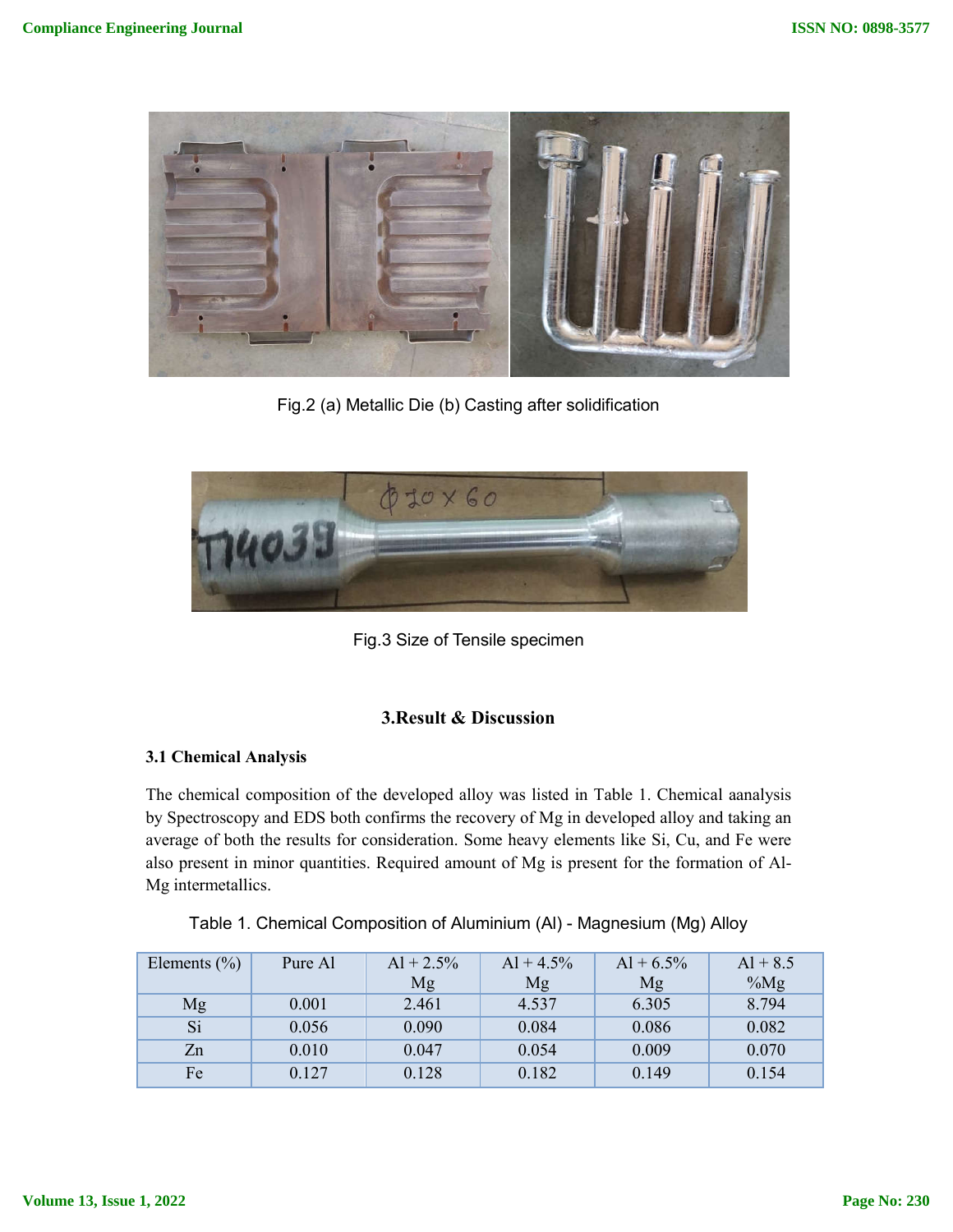| ∪u               | 0.006       | 0.017<br>U.VI.          | 0.003            | 0.006                   | 0.007 |
|------------------|-------------|-------------------------|------------------|-------------------------|-------|
| $1 \, \text{II}$ | 70<br>99.78 | O <sub>7</sub><br>96.8. | 94<br>7∠<br>T. 1 | 93.08<br>Q <sub>2</sub> | 90.47 |

#### **3.2 Microstructural Analysis**

By adopting a standard metallographic procedure polished samples were prepared for the observation. This observation was performed by optical microscope and scanning electron microscope. The typical Microstructure of pure aluminium and aluminum containing wight percent Magnesium, 4.5 5 weight percent Magnesium, 6.5 weight persent M Magnesium and 8.5 weight persent Magnesium are shown in Fig.4 which was taken by optical microscope and Fig 5 which were taken by scanning electron microscope. By adopting a standard metallographic procedure polished samples were prepared for the observation. This observation was performed by optical microscope and scanning electron microscope. The typical Microstructure of pure



Fig.**4** Microstructure of (a) Pure Aluminium (b) Aluminium with 2.5% Magnesium (c) Aluminium with 4.5% Magnesium (d) Aluminium with 6.5% Magnesium (e) Aluminium with 8.5% Magnesium at 400X.

According to binary phase diagram of Aluminium Magnesium system, in the microstructure two phases will presence one is a solid solution of Aluminium i.e. α aluminium and another is an intermetallic compound of aluminium and magnesium i.e.  $\beta$  phase (Al<sub>3</sub>Mg<sub>2</sub>) which is form by eutectic reaction. This  $\beta$  phase is generally concentrated on the grain boundary. Fig Shows Microstructure of pure aluminium without the addition of magnesium containing only an aluminium matrix. Fig 4(b) shows the presence of Magnesium in a small dark circle and esium system, in the microstructure<br>ium i.e.  $\alpha$  aluminium and another is<br>i.e.  $\beta$  phase (Al<sub>3</sub>Mg<sub>2</sub>) which is form<br>ed on the grain boundary. Fig 4 (a)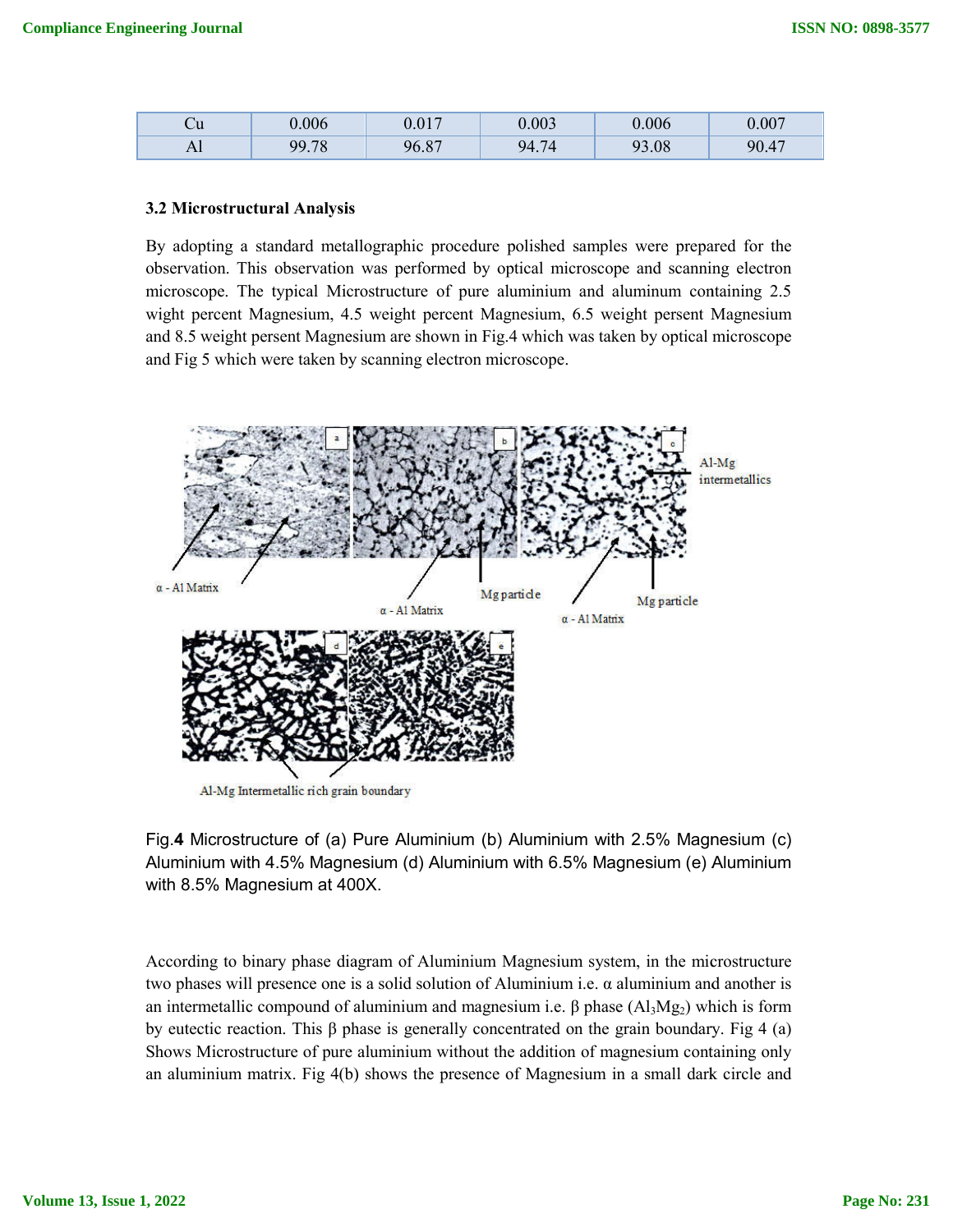also at the grain boundary. In fig  $4(c)$  presence of Mg in a small dark circle and also  $\beta$  phase presence at grain boundary were observed. also at the grain boundary. In fig  $4(c)$  presence of Mg in a small dark circle and also  $\beta$  phase<br>presence at grain boundary were observed.<br>As the amount of Magnesium increases the clustering and gathering of Mg and the

of Al-Mg Intermetallics increases. Due to that the thickness of grain b boundary increases and of Al-Mg Intermetallics increases. Due to that the thickness of grain boundary increases and also the network of grain boundary increases. This can be shown in fig 4 (d) and fig 4(e). As magnesium percentage increases microstructure changes from coarse grain to fine grain grain.

SEM images also indicate the presence of magnesium and  $\alpha$ - aluminium matrix. The dark black portion shows the presence of magnesium and the grey portion was  $\alpha$  - aluminium matrix. In fig  $5(a)$  and  $5(b)$  magnesium is in the form of the dark black circle and also some white small circle is observed; these are due to heavy elements present in raw material. As the white small circle is observed; these are due to heavy elements present in raw material. As the magnesium content increases grain boundary formations increase as observed in fig 5(c) and matrix. In fig 5(a) and 5(b) magnesium is in the form of the dark black circle and also some white small circle is observed; these are due to heavy elements present in raw material. As the magnesium content increases grain dark portion as observed in fig 5(e).



Fig.**5** SEM images of (a) Pure Aluminium (b) Aluminium with 2.5% Magnesium (c) Aluminium with 4.5% Magnesium (d) Aluminium with 6.5% Magnesium (e) Aluminium with 8.5% Magnesium at 270X in back scattered mode.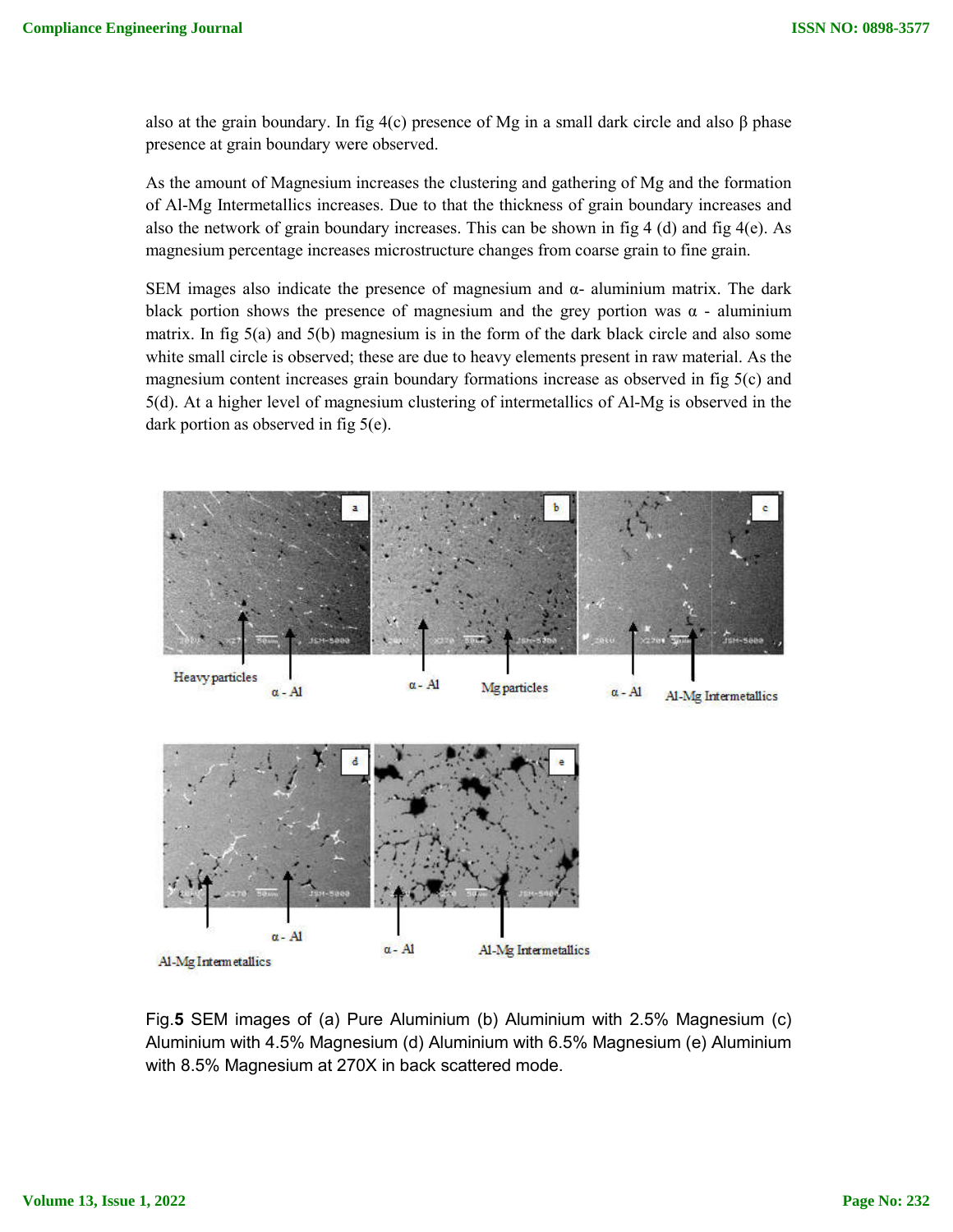#### **3.3 Xrd Analysis**

The XRD was carried out using Cu as the anode material with a k k-alpha wavelength of 1.54060 Å to characterize various phases present in the alloy. The scan range was  $10^{\circ}$  to 110°. Phase analysis of pure aluminium (A), Aluminium with 2.5% Magnesium (B), Aluminium with 4.5% Magnesium. Aluminium with 6.5% Magnesium (D), Aluminium with 8.5% Magnesium (EE) shows in fig 6. arried out using Cu as the anode material with a k-alpha waveler<br>aracterize various phases present in the alloy. The scan range was<br>lysis of pure aluminium (A), Aluminium with 2.5% Magnesium<br>4.5% Magnesium. Aluminium with

Table 2. Values of 2θ and d-spacing for pure aluminium and aluminum containing 2.5 w**e**ight percent Magnesium, 4. **5 weight** percent Magnesium, 6.5 **weight persent weight** M**agnesium** and 8.5 **weight persent** M**agnesium.**

| Plane   | Pure Al   |        | Al+ $2.5\%$ Mg |        | Al+ $4.5\%$ Mg         |         | Al+ $6.5\%$ Mg |             | Al+ $8.5\%$ Mg |        |
|---------|-----------|--------|----------------|--------|------------------------|---------|----------------|-------------|----------------|--------|
|         | $2\theta$ | d      | $2\theta$      | d      | $2\theta$              | d       | $2\theta$      | d           | $2\theta$      |        |
| (111)   | 38.446    | 2.3395 | 38.289         | 2.3487 | 38.249                 | 2.35113 | 38.184         | 2.3550      | 38.018         | 2.3649 |
| (200)   | 44.690    | 2.0261 | 44.526         | 2.0332 | 44.443                 | 2.03681 | 44.379         | 2.0396      | 44.210         | 2.0470 |
| (2 2 0) | 65.065    | 1.4323 | 64.820         | 1.4371 | 64.769                 | 1.43820 | 64.650         | 1.4405<br>h | 64.443<br>h    | 1.4446 |
| (3 1 1) | 78.183    | .2216  | 77.949         | .2246  | 77.721<br><sub>t</sub> | 1.22770 | 77.543         | 1.2300      | 77.383         | 1.2322 |

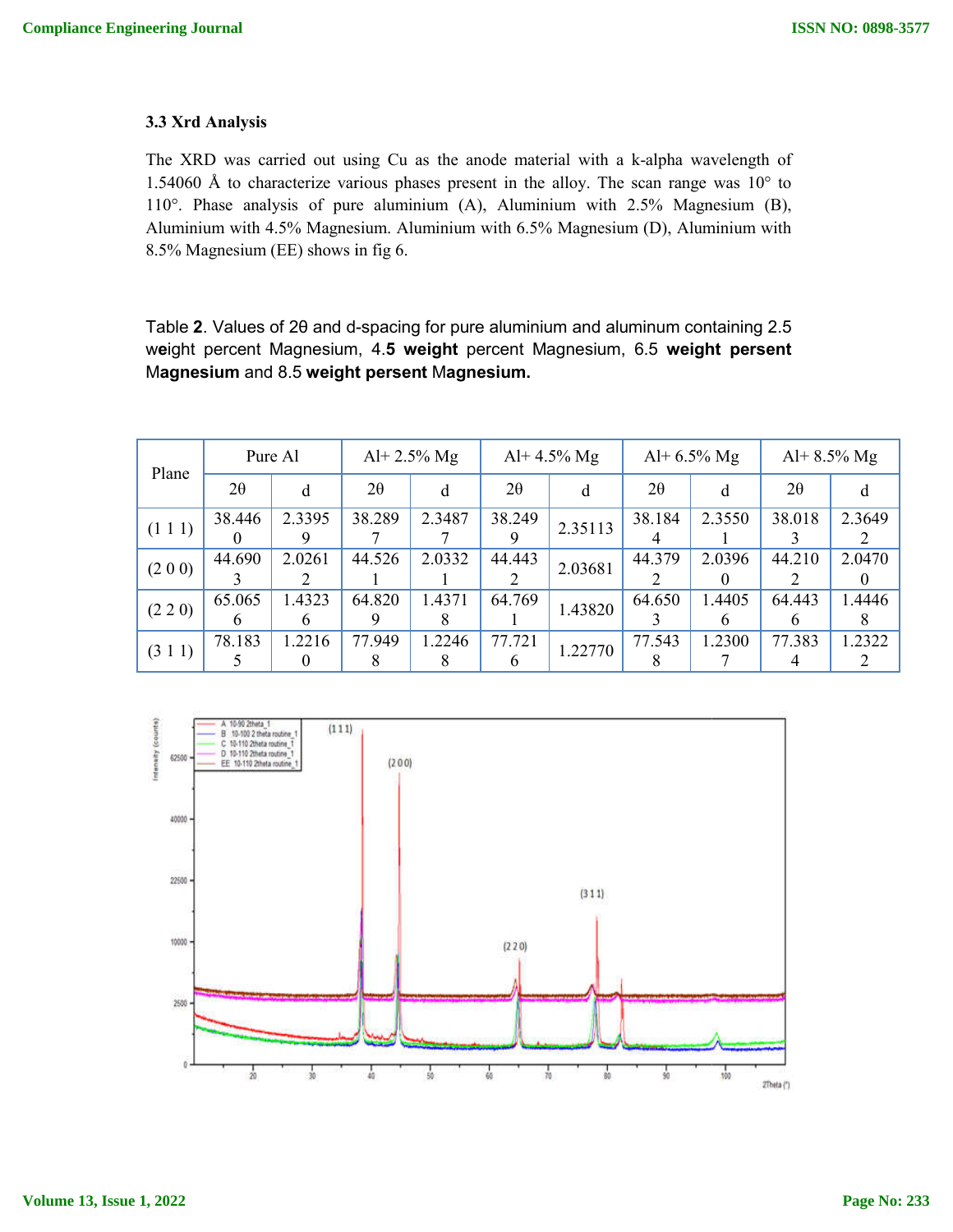Fig.**6** XRD pattern of (A) Pure Aluminium (B) Aluminium with 2.5% Magnesium (C) Fig.**6** XRD pattern of (A) Pure Aluminium (B) Aluminium with 2.5% Magnesium (C)<br>Aluminium with 4.5% Magnesium (D) Aluminium with 6.5% Magnesium (EE) Aluminium with 8.5% Magnesium

All the alloys show  $\alpha$ -Aluminium phase but as the Mg content, increasing intensity of the  $\alpha$ -Aluminium phase is changing as shown in table 1. The peak of all planes shifted towards the left as the Mg content increases and also the area and height of the peak is changed as compared to the pure aluminium pattern which confirms the presence of Mg. Here, Peak for the beta phase is not observed may be due to less alloying element. [21 Aluminium phase but as the Mg content, increasing in<br>hanging as shown in table 1. The peak of all planes sh<br>t increases and also the area and height of the pea<br>aluminium pattern which confirms the presence of Mg<br>oserved ma ium phase is changing as shown in table 1. The peak of all planes shifted towards the<br>the Mg content increases and also the area and height of the peak is changed as<br>ed to the pure aluminium pattern which confirms the pres

#### **3.3 Hardness Measurements**

Hardness testing was acomplished by a Brinell hardness tester at 250 Kg load for pure aluminium and aluminum containing 2.5 wight percent Magnesium, 4.5 weight Magnesium, 6.5 weight persent Magnesium and 8.5 weight persent Magnesium. BHN value of all developed alloy reported in fi fig 7. The result shows a continuously increasing hardness value compared to pure aluminium. This was observed due to precipitation hardening and formation of the secondary particles during solidification which promotes the hardening process and a remarkable change in hardness is observed. [3 [3], [22], [23] **Compliance Engineering Journal**<br> **Eig.6 XRD pattern of (A) Pure Aluminium (B) Aluminium with 2.5% Magnesia<br>
Aluminium with 4.5% Magnesium (D) Aluminium with 6.5% Magnesiu<br>
All the alloys show**  $\alpha$ **-Aluminium phase but as t** 



Fig.**7** Hardness value for Developed Alloy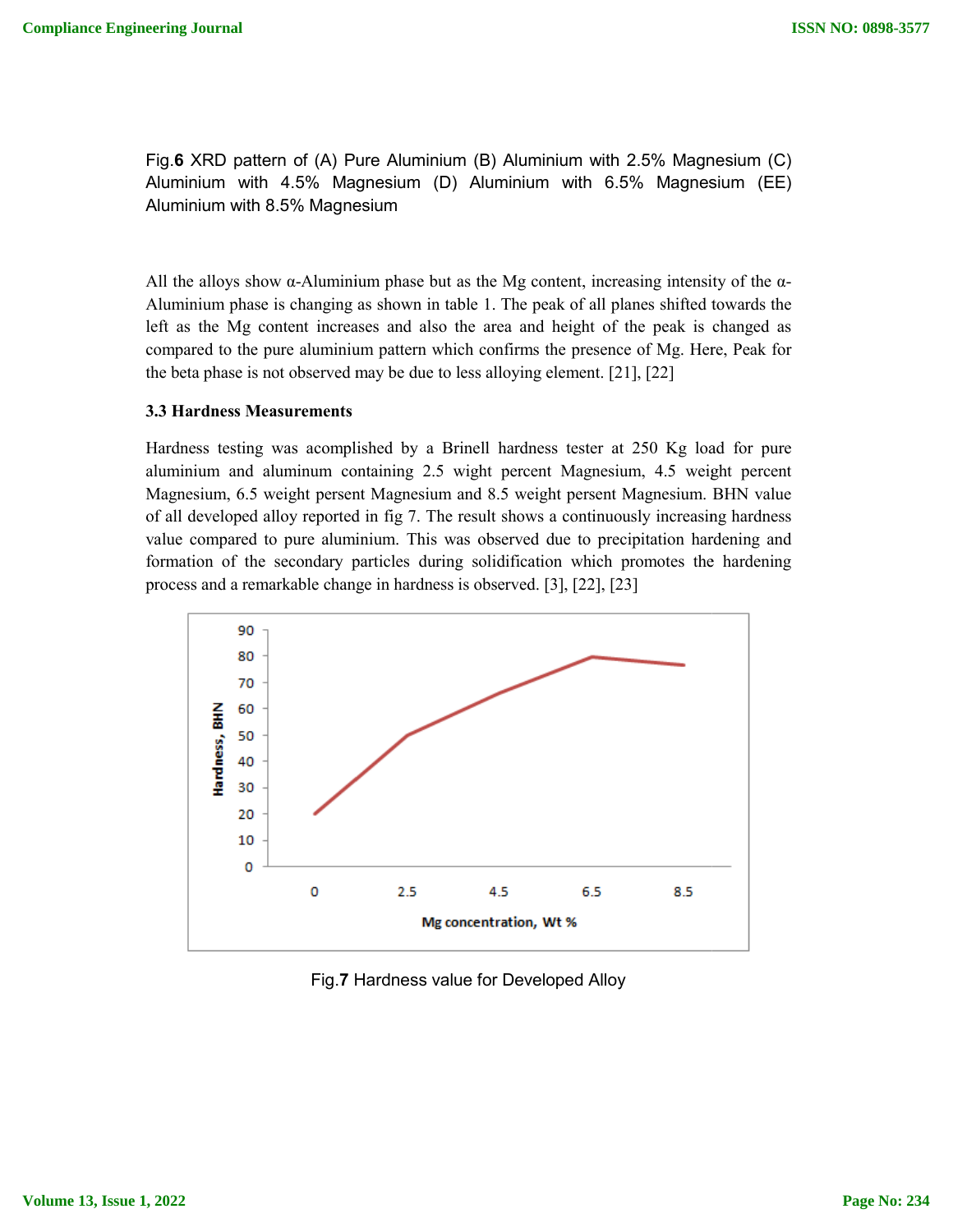### **3.4Tensile Testing**

Tensile testing was acomplished by Universal Testing Machine at 250 kg load and observation is reported in fig 8 8.



Fig.8 Tensile Strength of Developed Alloy

From the result and observation opines that as the amount of Magnesium increases, the tensile value increases. Magnesium gives rise to formation of intermetallics compounds and these phases improve the strength of the pure aluminium by solid solution strengthening. These phases are generally located at the grain boundary. As the concentration of Mg is increased grain boundary thickness is increased. This makes the grain boundary brittle and weakens so at higher levels of Mg a slight reduction in strength is observed. [3], [22

### **3.5 Grain Size measurement**

Average ASTM grain size number is measured with the help of optical microscope, all result are reported in Table 3

Table **3** Average ASTM grain size number of pure aluminium **and aluminum**  containing 2.5 **wight percent**  Magnesium, 4.**5 weight** percent Magnesium, 6.5 **weight persent** M**agnesium** and 8.5 **weight persent** M**agnesium.**

| N(t)<br>. . | THE. | erain size number<br>IVI.<br>ve.<br>$\mathbf{A}$ . |
|-------------|------|----------------------------------------------------|
|             | Anre |                                                    |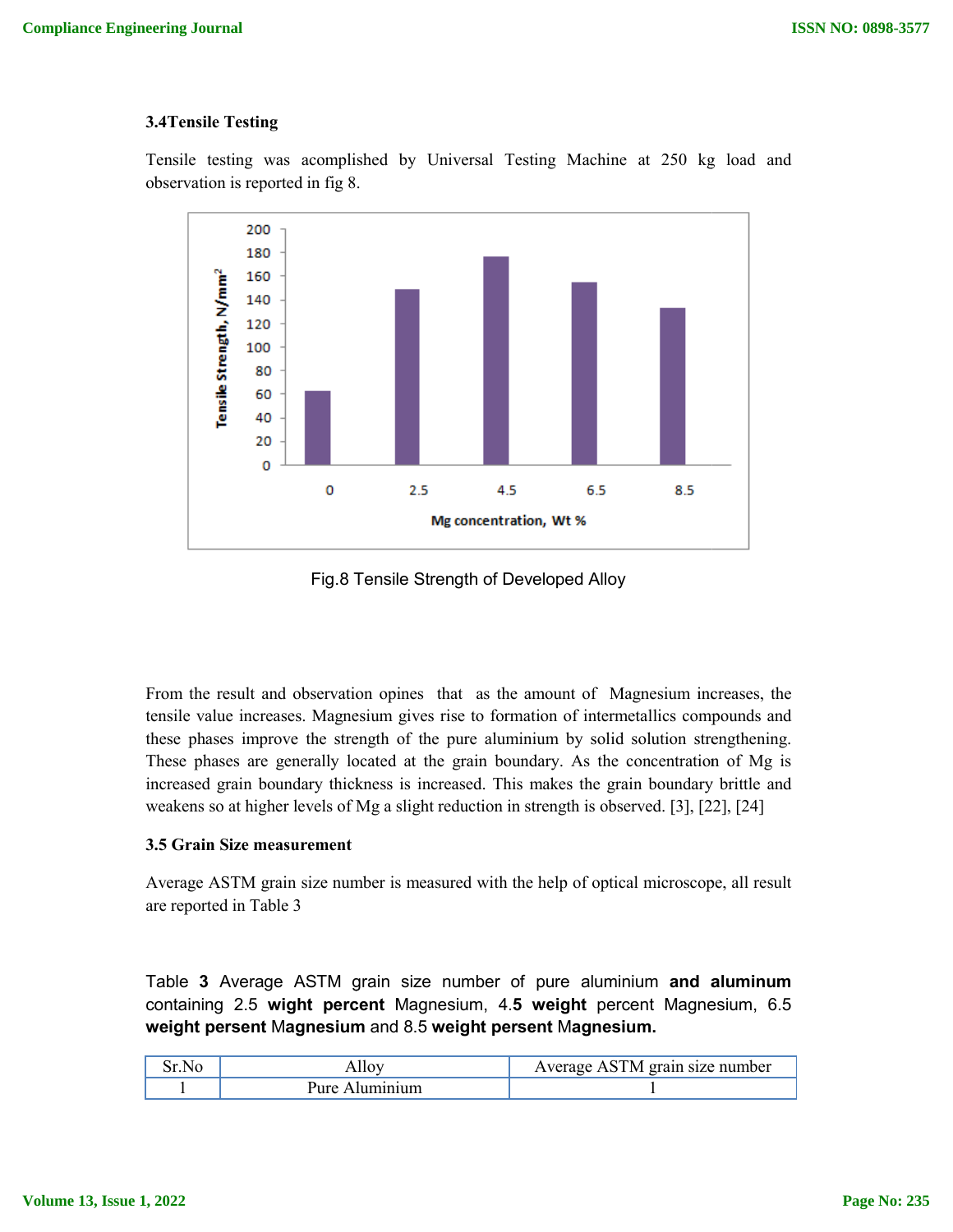|   | Pure Aluminium $+ 2.5\%$ Magnesium |         |
|---|------------------------------------|---------|
|   | Pure Aluminium $+4.5\%$ Magnesium  | ጎ-ሰ     |
| 4 | Pure Aluminium $+ 6.5\%$ Magnesium | 6-7     |
|   | Pure Aluminium $+8.5\%$ Magnesium  | $6 - 7$ |

From observation it has been noted that as the amount of Magnesium increases the grain size number increases. Generally Magnesium and its intermetallics is gathering next to the grain boundaries or on the grain boundary and act as network former and reduce grain size. Mg acts as a grain refiner and after addition of magnesium Microstructure of pure aluminium changes non uniform to uniform with equiaxed grain. [18]

## **4. Conclusion**

From all the observations and results,

- i. Magnesium successfully added by conventional melting practice in pure aluminium.
- ii. Magnesium profoundly affects the properties of pure Aluminium.
- iii. Magnesium and its intermetallics uniformly distributed at the grain boundary upto 4.5% Magnesium after that clustering of intermetallics at the grain boundary was observed. For the reason the grain boundary was infirm and detoriate the mechanical properties.
- iv. Magnesium content increases hardness value increases 4 fold and optimum hardness observed at 6.5% Mg.
- v. Tensile strength is increases 3 fold and optimum tensile strength is observed at 4.5% Mg.
- vi. Aluminium 4.5 % mg shows good combination of mechanical properties.

### **Acknowledgment**

I am very thankful to Management and Metallurgy department of Government Engineering College, gandhinagar for providing Experimental set up for development Al-Mg Alloy.

### **References**

- 1) Elwin L. Rooy, "ASM Metal Handbook Properties and Selection: Non- Ferrous Materials and Special Purpose Alloys", ASM International, Vol.02, pp. 17-44, 1992.
- 2) Nafsin, N., & Rashed, " Effects of Copper and Magnesium on Microstructure and Hardness of Al-Cu-Mg Alloys", International Journal of Engineering and Advanced Technology , Vol.02, pp. 533– 536,2013.
- 3) Panchal, H. N., & Rao, V. J. (2019). Influence of Mg on Micro-Mechanical Behaviour of as Cast Al–Mg System. Physics of Metals and Metallography, 120(9), 881–887. https://doi.org/10.1134/S0031918X19090126
- 4) Lucky Agrawal, Rakesh Yadav, and Abhished Sexena, Effect of magnesium content on the mechanical propertiesof Al–Zn–Mg alloys," Int. J. Emerging Technologies 3 (1), 137–140 (2012).
- 5) Sidney H Avner , Introduction to physical metallurgy ,1997, Mcgraw hill production, , P. 481-495.